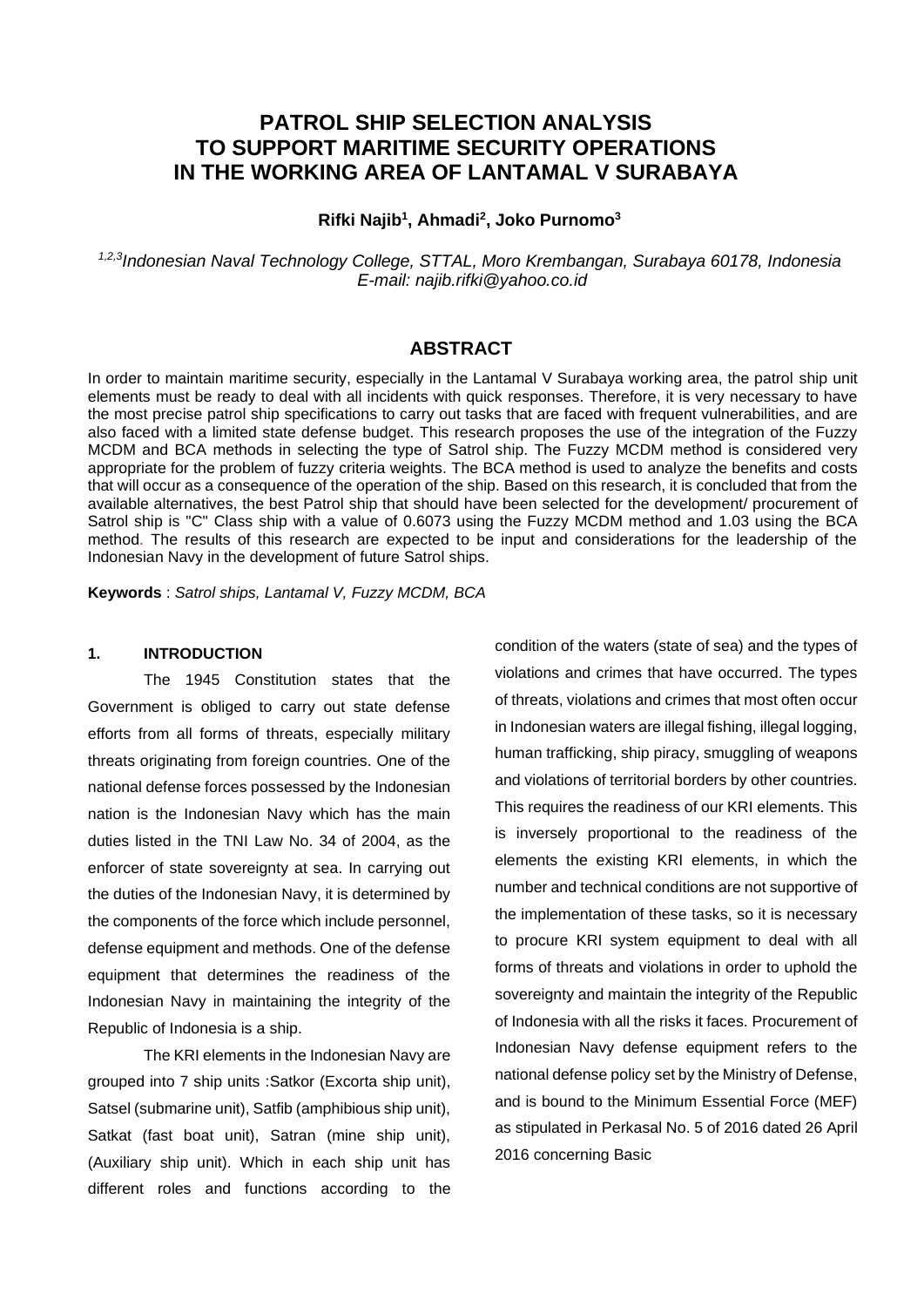Policies for the Development of the Indonesian Navy towards the Minimum Main Strength (MEF). Referring to the MEF in the procurement of defense equipment, in particular the patrol ships (Satrol Class) which will be procured 46 units of KRI Satrol until 2024, this research will select the type of Satrol ship that is most suitable for Indonesian territorial waters faced with types of threats, violations and crimes that often occur. The current condition of the patrol boat (Satrol) Lantamal V Surabaya only has 3 (three) ships namely KRI Salawaku, KAL Warakas and KAL Krait.

With the demands of a large security area, when compared to the strength of the existing elements, it is very necessary to add suitable ships to be assigned to The Lantamal V Satrol. Therefore a comprehensive comparative analysis is required of the best / representative patrol boat alternative for the Lantamal V working area.With the large number of offers and types of Satrol ships, priorities will be determined in using the type of ship based on the role and main function of the patrol boat in front of the the geographical conditions of Indonesian waters which consist of thousands of islands and shallow straits and fast currents. The main role and function of the KRI Satrol apart from maintaining the sovereignty of the NKRI territory is routine patrols limited to Indonesian territorial waters, especially in narrow and shallow water areas / straits, so a patrol boat that has the ability to accelerate speed and high maneuverability is needed as well as a draft that is needed. low.

In carrying out the analysis of the selection of the type of patrol boat, it requires analysis of information and identification of various requirements, including operational requirements (Opsreq.) And technical requirements (Techreq.), Including of course the cost of the KRI procurement contract. Given the budget constraints due to the current Covid 19 pandemic, in choosing the KRI procurement, in addition to considering the two requirements, namely operational and technical, it is necessary to also analyze the criteria that affect the procurement of this defense equipment. So that in this thesis research will use the integration of the methods of Fuzzy Multi Criteria Decision Making (Fuzzy MCDM) and BCA (Benefit Cost Analysis).

In several studies it was stated that, MCDM is a method that refers to the process of screening, prioritizing, ranking, or choosing a set of alternatives. MCDM is very appropriate to be implemented in multi-criteria cases where all alternatives have the criteria weight in nominal form. The BCA method is used to analyze the benefits and costs that will occur as a consequence of the operation of the ship from the calculation results through Fuzzy MCDM. The expected result from this research is the best alternative type of patrol boat for the work area of Lantamal V Surabaya waters which is not only good in meeting the criteria required by the Indonesian Navy, but also efficient and economical in terms of costs.

## **2. LITERATURE REVIEW**

*2.1 Main Duties***.** The main task of the Satrol (Patrol Boat Unit) is to carry out patrols in the areas closest to the coastline or channel which are narrow and quite shallow.

# *2.2 Operational Requirements for Patrol Boats (Opsreq)*

Based on the basic policy of building the Indonesian Navy's strength, as a first step in the procurement of the TNI AL's defense equipment, it is necessary to establish a Wantuada (Procurement Determination Board), in which the procurement of patrol-type vessels needs to be made Operational Requirements which are oriented towards the following matters (Mabesal, 2015 ):

Security. The security and safety of the KRI ABK is the main thing that is needed in all types of warships, including patrol unit ships.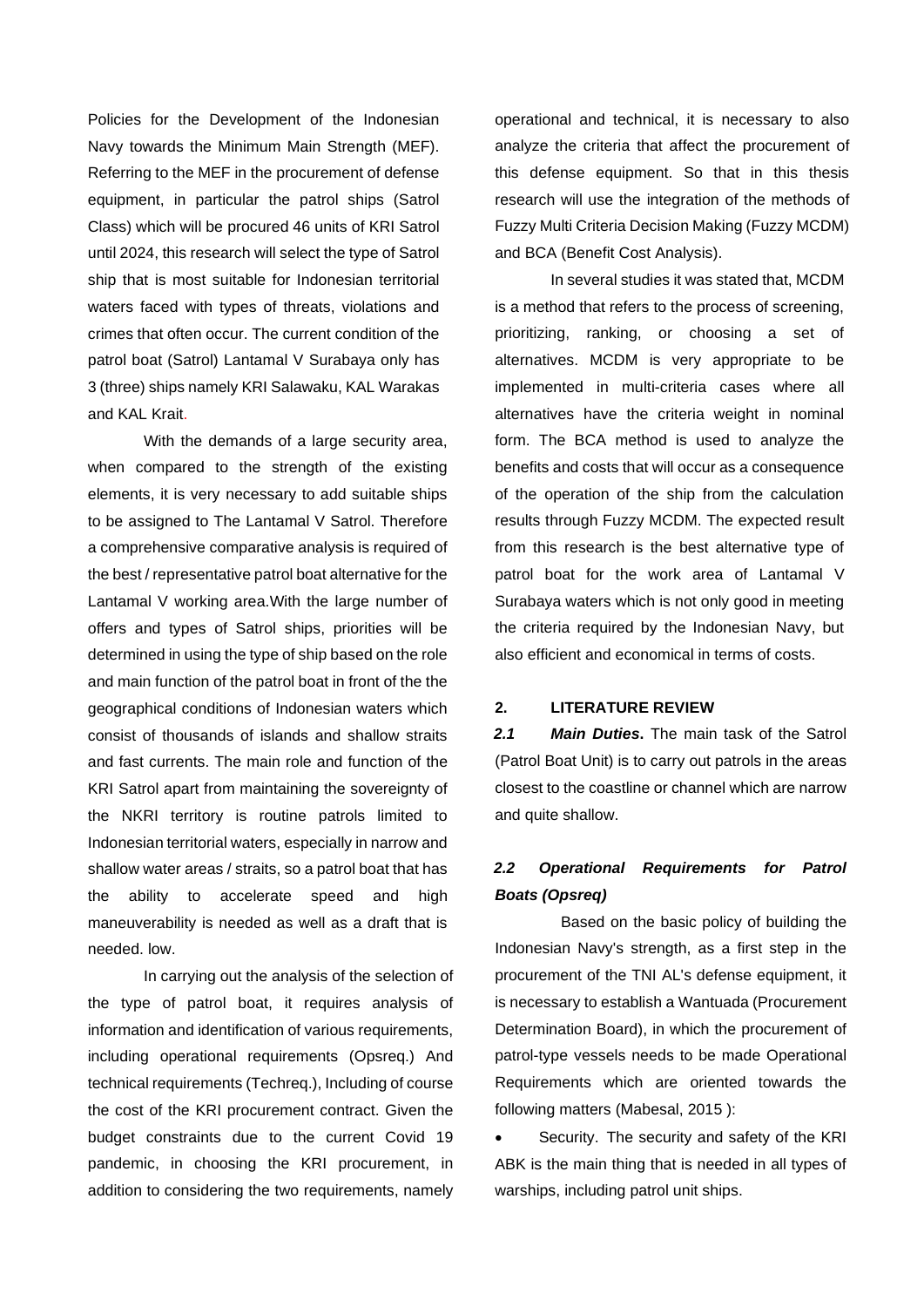### **Speed**

Speed is a very important part needed by this type of patrol unit ship, because in addition to the main task of fighting, it is also to maintain the security of Indonesia's seas, which consist of archipelagic areas with fast currents and narrow and shallow straits.

• Transfer of Technology (TOT)

The procurement of KRI must consider the Transfer of Technology process, so that in the future the Indonesian people, especially the Indonesian Navy, can manufacture, operate and maintain independently. In addition, the platform and rigging technology level allows it to be upgraded according to technological developments.

• Armament

The patrol unit ship must be able to be armed with a cannon, as a weapon in stopping crime or security disturbances at sea or capable of being provided with more modern weapons.

# *2.3 Patrol Boat Technical Requirements (Techreq)*

Technical requirements are a requirement in the procurement of a KRI which was previously carried out by a team of experts from the Indonesian Navy Headquarters in the field of Platform and Sewaco (Sensor, Weapons and Control) serving in the Navy Procurement Service (Disadal), Navy Material Service (Dismatal) , Naval Airworthiness Service (Dislaikmatal) and Naval Armament and Electronics Service (Dissenlekal). The technical requirements consist of 5 (five) main points, namely Navigation, Platform, Sewaco, Engineering and Electricity (Mabesal, 2015).

### *2.4 Concept Theory Fuzzy*

The concept of this fuzzy theory was initiated by Lutfi A. Zadeh in 1965 with his seminary paper

"Fuzzy Sets" (Zadeh, 1965). With this fuzzy theory, it shows that all theories can be used as a basic concept rather than fuzzy / continues membership function. In general, this fuzzy theory can be classified into five main areas, namely:

• *Fuzzy Mathematics*, where the concept of classical mathematics is extended by converting classical sets into fuzzy sets;

• *Fuzzy Logic & Artificial Intelligence*, where estimates for classical logic are introduced as well as expert systems are developed based on fuzzy information / thought forecasts;

• *Fuzzy System*, which includes fuzzy control through a fuzzy approach with process and communication signals;

• *Uncertainty and Information*, where the differences in the uncertainties are analyzed;

• *Fuzzy Decision Making*, where the consideration for optimization problems exists.

### *2.5 Membership Functions*

The membership function is a curve that shows the mapping of data input points into their membership values (often referred to as membership degrees) which have intervals from 0 to 1. One way that can be used to obtain membership values is through the approach. function. There are several functions that can be used:

a. Linear Representation

In a linear representation, the mapping of the input to the degree of membership can be drawn as a straight line. This form is the simplest and also the right choice to approach an unclear concept. There are 2 states of linear fuzzy set, first is the set increment, starting at the value of the domain which has zero degree of membership [0] shifting to the right to the value of the domain which has a higher degree of membership.

Membership Functions: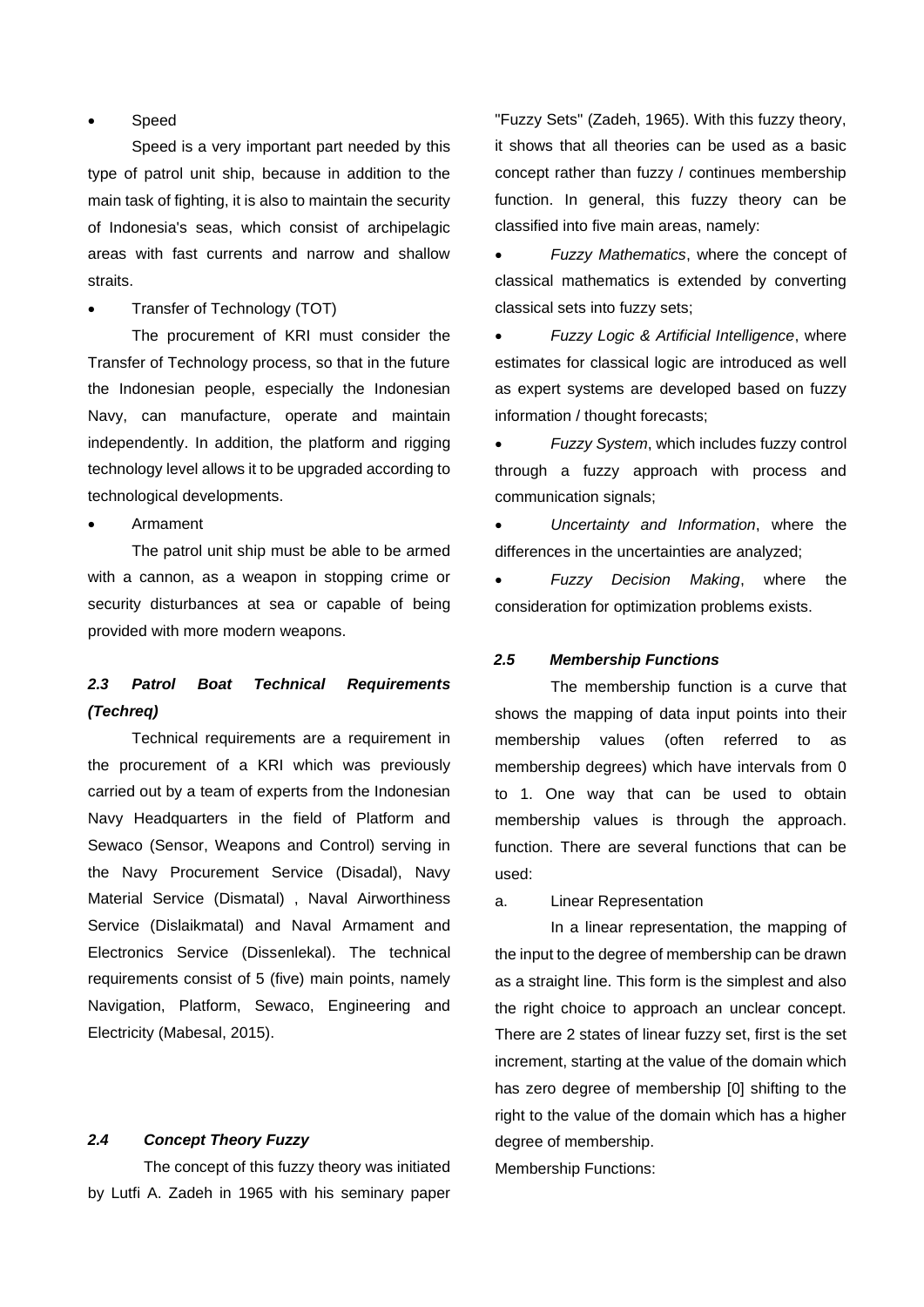$$
\mu[x] = \begin{cases} 0; & x \le a \\ (x-a)/(b-a); & a \le x \le b \\ 1; & x \ge b \end{cases}
$$
 (1)

Second, it is the opposite of the first. The straight line starts from the value of the domain that has the highest degree of membership on the left side, then moves down to the value of the domain that has the lower membership.

Membership Functions:

$$
\mu[x] = \begin{cases} (b-x)/(b-a); & a \le x \le b \\ 0; & x \ge b \end{cases}
$$
 (2)

#### b. Triangle Curve Representation

A triangle curve is basically a combination of 2 (linear) lines. Membership function:

$$
\mu[x] = \begin{cases} 0; & x \le a \text{ atau } x \ge c \\ (x-a)/(b-a); & a \le x \le b \\ (c-x)/(c-b); & b \le x \le c \end{cases}
$$
 (3)

#### c. Trapezoid Curve Representation

The trapezoid curve is basically like a triangle shape, except that there are points that have a membership value of 1.

Membership function:

 $\epsilon$ 

$$
\begin{cases}\n0; & x \le a \text{ or } x \ge d \\
(xa) / (ba); & a \le x \le b \\
1; & b \le x \le c \\
(dx) / (dc); & c \le x \le d\n\end{cases}
$$
\n(4)

## *2.6 Triangular Fuzzy Number (TFN)*

In TFN, every single value (crisp) has a membership function consisting of three values, each of which indicates the lower value, the middle value and the upper value.

 $A = (a1, a2, a3)$ 

The membership functions for TFN in the image above are as follows:

 $\mu[x] = = 0$  for x <a1

$$
= \frac{x - a_1}{a_2 - a_1} \text{ for a1} < x < a2
$$
 (5)  

$$
= \frac{a_3 - x}{a_3 - a_2} \text{ for a2} < x < a3
$$

#### *2.7 Value Defuzzification*

Defuzzification is a process of converting and quantity from blurring into a definite quantity, where the output and fuzzy process can be a logical combination of two or more fuzzy membership functions defined according to the universe of discussion. Input and defuzzy process is a fuzzy set obtained from the composition of fuzzy rules, while a number in the domain of the fuzzy set is the resulting output. The defuzzification methods commonly used today are as follows:

a. Centroid Method (Center Of Gravity / COG) In this method, a crisp solution is obtained by taking the center point (z) of the fuzzy area.

b. Bisector Method In this method, the crisp solution is obtained by taking the value contained in the fuzzy domain which has a membership value half of the total membership value in the fuzzy area.

c. Mean of Maximum (MOM) method In this method, the crisp solution is obtained from taking the average value of the domain that has the maximum membership value.

d. Largest of Maximum (LUM) method In this method, the crisp solution is taken from the largest value from the domain that has the maximum membership value.

e. The Smallest of Maximum Method (SOM) In this method, the crisp solution is taken from the smallest value from the domain that has the maximum membership value.

### *2.8 Linguistic Variables*

A linguistic variable is a variable that has a description in the form of a fuzzy number and is more generally a word represented by a fuzzy set. For example, descriptions of linguistic variables for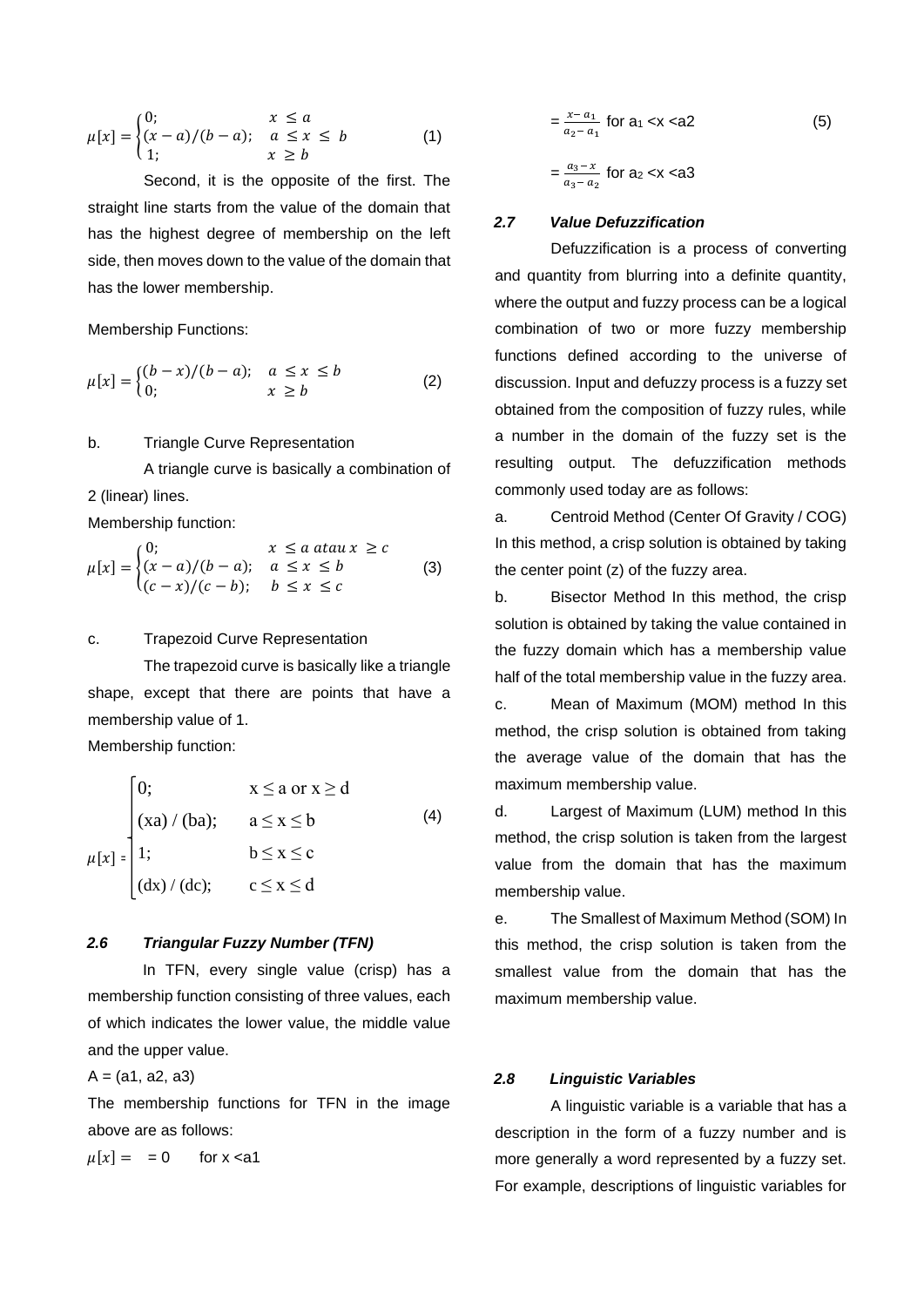temperature could be LOW, MEDIUM and HIGH for example where the descriptions are expressed as fuzzy values. (Tsoukalas, 1997). Like algebraic variables that use numbers as their values, while linguistic variables use words or sentences as their values to form a set which we call a set of "terms", each value of the "term" is a fuzzy variable defined based on the base variable. While the base variable itself defines the universe of speech for all fuzzy variables in the set of "terms" (Jantzen, 1998).

#### *2.9 BCA (Benefit Cost Analysis)*

Benefit Cost Analysis is a practical way of estimating project benefit, which requires a long and extensive review. In other words, it requires analysis and evaluation from various points of view that are relevant to the costs and benefits it contributes. B / C Analysis is usually done by looking at the ratio of the benefits of a project to the general public against the costs incurred. Mathematically this is formulated as follows:

$$
BCR = \frac{\text{Nilai TPV pada Faktor Benefit (B)}}{1-\text{Nilai TPV pada Faktor Cost (C)}}
$$
 (6)

A project is said to be feasible or can be implemented if the ratio of benefits to costs required is greater than one. The approach to using B / C Analysis in ANP is the same as the B / C Analysis approach in general, if the ANP comparison will be made is superiority priority and price priority, so that what will be chosen is the comparison value with the largest value.

#### **3. DATA COLLECTION AND PROCESSING**

This section will explain about data collection, which then the results will be processed to get the desired results.

### *3.1 Procurement of Patrol ship types*

The procurement of a KRI is a special procurement because it includes defense equipment which has a secret nature and cannot be carried out by incompetent parties. The procurement process was not easy, involving many teams overseeing the process, from the negotiation and insurance supervisory team, the task force team, the feasibility team, the function test team or acceptance test, the inspection team to the receiving team.

In the Indonesian Navy, the procurement of a KRI is regulated in the Decree of the Chief of Naval Staff No. Kep / 1100 / VI / 2015, which is contained in the PUM-7,100 of the Indonesian Navy regarding the Guidebook for the Implementation of the Procurement Determination Board (Wantuada) of the Indonesian Navy's Alut and Alutsista. Therefore, in determining the KRI to be purchased, it must be based on the basic function of the KRI, it is faced with the task field at hand, so it is necessary to determine various appropriate criteria.

## *3.2 Data collection*

Before processing data, it is necessary to first collect the required data. The data to be obtained based on the method of collection can be divided into primary data and secondary data. Primary data is obtained directly from resource persons who are experts in their fields and someone who is a decision maker by filling out questionnaires and face-to-face interviews. While secondary data is data obtained through literature studies both from documents and related reference books. The desired data includes various factors that influence the decision in choosing the type of patrol boat, including technical specifications, characteristics of the ship material used, operation and maintenance, the state of the country's economy.

#### *3.3 Patrol Ship Type Selection Criteria*

Criteria are measures, rules, and standards that are used by decision makers. Various factors are considered in the decision-making process for choosing which type of patrol boat to purchase in the future. At this stage, the determination of criteria is carried out preceded by conducting consultations with shipping experts. Consultation is carried out by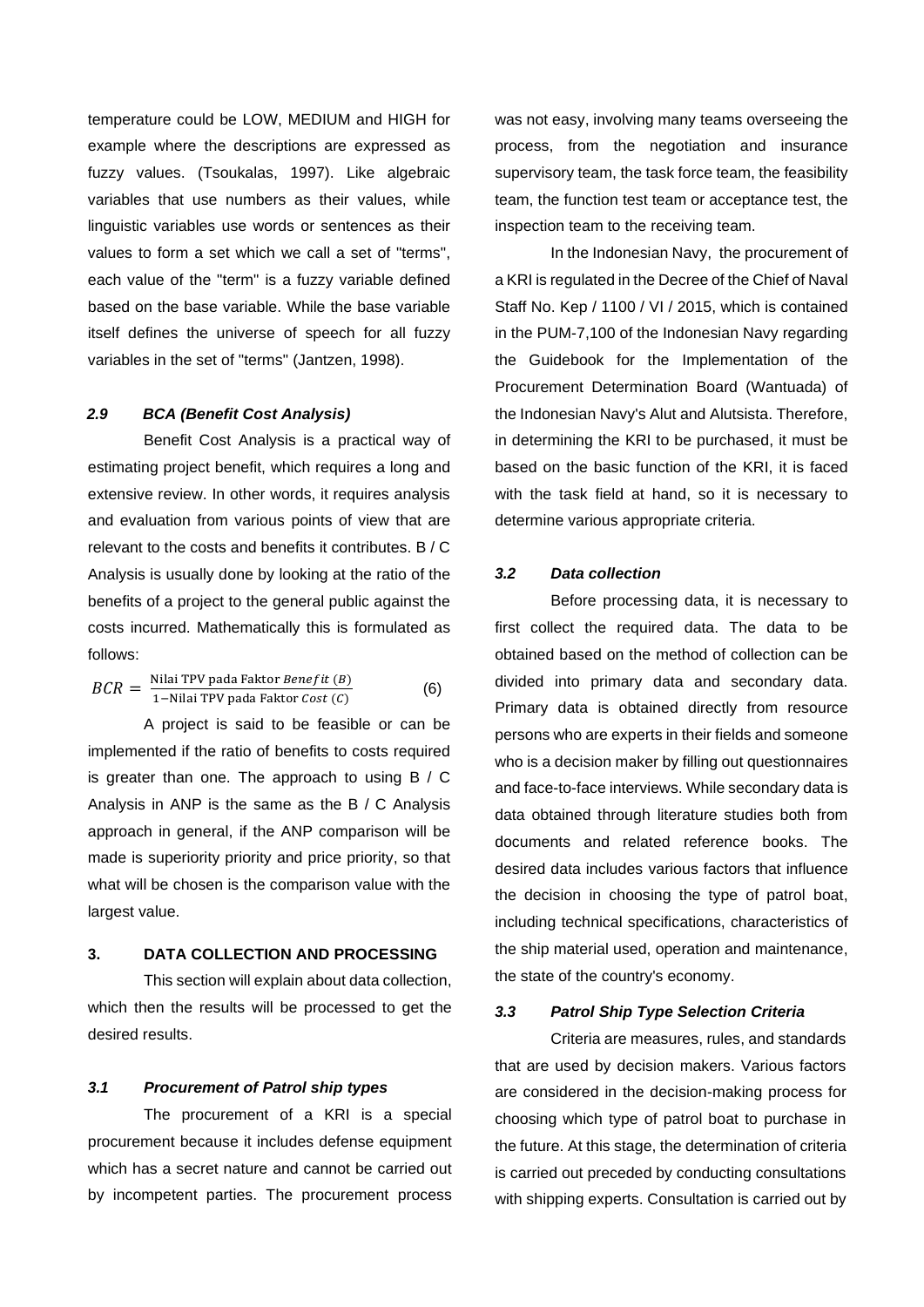means of discussion, either carried out with an expert or discussion with several experts in the fields of operations, technicians, maintenance, procurement and research and development offices.

The criteria developed are related to the factors that influence the decision to choose the type of patrol boat that will be considered for future development of the Satrol Boat. Taking into account the opinions of various sources both from the Navy shipping experts and their users as well as the existing literature, in this study the following criteria were developed. The criteria considered for selecting the right patrol boat at a base are divided into two parts, namely quantitative criteria and qualitative criteria.

## *3.3.1 Quantitative Criteria*

Quantitative criteria are criteria that have a definite value, so that they can be compared between one choice and another. As for the quantitative criteria that are taken into consideration in the selection of this patrol boat are as follows:

- a. Procurement and Operational Costs
- b. Speed
- c. Use age
- d. Range / Mileage

## *3.3.2 Qualitative Criteria*

Qualitative criteria are criteria that do not have a definite value, so to find out the value it is necessary to quantify the qualitative criteria and then obtain a numerical value from the qualitative criteria. As for the quantitative criteria that are used considerations in selecting weapons are as follows:

- a. Reliability
- b. Maintainability
	- 1) Field Maintenance
		- 2) Ease of Spare Parts
- c. Complexity
	- 1) Safety Features
	- 2) TOT

|    | 3)        | Service                    |
|----|-----------|----------------------------|
| d. | Operation |                            |
|    | 1)        | Ease of Use                |
|    | 2)        | <b>Operating Personnel</b> |
| е. | Tactical  |                            |
|    | 1)        | Navigation                 |
|    | 2)        | Platform                   |
|    | 3)        | Sewaco                     |
|    | 4)        | Machinery                  |
|    | 5)        | Electrical                 |
| f. | Special   |                            |
|    | 1)        | Political                  |
|    | 2)        | Strategic                  |

### *3.4 Alternative Patrol Ship*

The alternative of selecting the type of patrol boat used in this study is a suitable type of Satrol Boat in Lantamal, which will be developed for the future. The types of patrol boats include:

- a. "A" Class ships;
- b. "B" Class ships; and
- c. "C" Class ship.

### *3.5 Data processing and analysis*

At this stage, data processing will be carried out on the data obtained in the previous sub-chapter. The aim is to obtain a more detailed description of the relationship between each criterion, alternative types of patrol boats and the general procurement process with the help of software in the calculation process.

# *3.5.1 Fuzzy MCDM processing method Analysis of the total aggregate weighting results*

In the aggregate weighting process for data for each criterion and alternative, data processing is carried out with the aim of finding the lower, middle and upper values for each criterion and alternative.

The following is a recap of the criteria and alternative weights generated using the fuzzy MCDM calculation shown in Tables (4.1) and (4.2).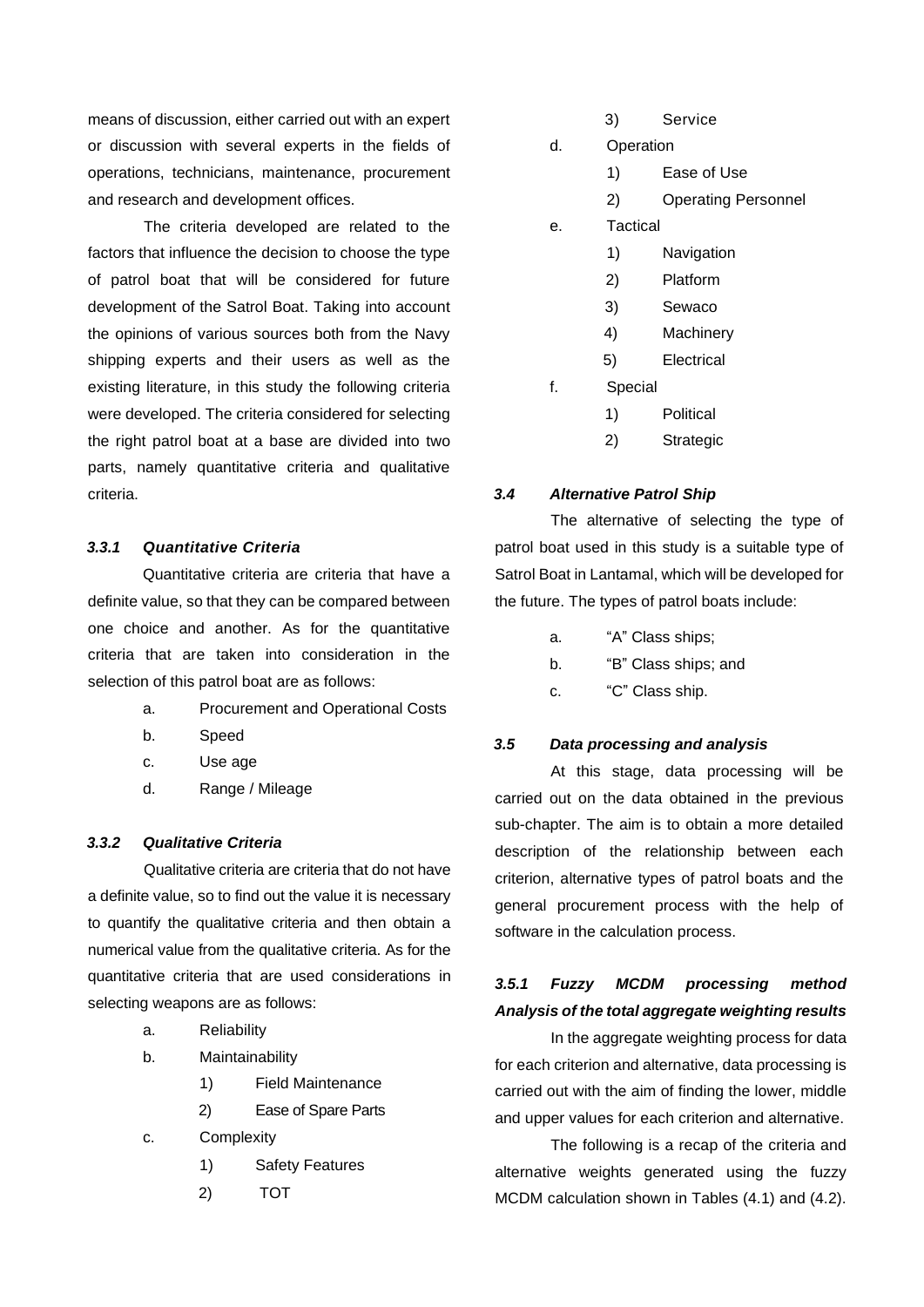The recap of weights shown in table (4.1) is only the middle value of each criterion and likewise the alternative weight values shown in the table are only the middle value.

## **Table 1.** Recap of the Aggregate Weights of Qualitative Criteria

| <b>NO</b> | <b>QUALITATIVE CRITERIA</b> | <b>WEIGHT</b>        |        |
|-----------|-----------------------------|----------------------|--------|
| 1.        |                             | <b>RELIABILITY</b>   |        |
| 2.        | <b>MANTAINABILITY</b>       | <b>MAINTENANCE</b>   | 6.37   |
|           |                             | <b>EASY SUCAD</b>    | 8,1567 |
| 3.        | <b>COMPLEXITY</b>           | <b>SAFETY FEATRS</b> | 6.885  |
|           |                             | <b>TOT</b>           | 6.7317 |
|           |                             | <b>SERVICE</b>       | 6.0667 |
| 4.        | <b>OPERATION</b>            | <b>EASY TO USE</b>   | 6.5117 |
|           |                             | PERSONNEL OPS        | 6,3583 |
| 5.        | <b>TACTICAL</b>             | <b>NAVIGATION</b>    | 9.3033 |
|           |                             | <b>PLATFORM</b>      | 9.3033 |
|           |                             | <b>SEWACO</b>        | 5.8383 |
|           |                             | <b>MACHINE</b>       | 6.8067 |
|           |                             | <b>ELECTRICAL</b>    | 6,6733 |
| 6.        | <b>SPECIAL</b>              | <b>POLITICAL</b>     | 5.9083 |
|           |                             | <b>STRATEGIC</b>     | 6.7433 |

**Table 2**. Recap of Alternative Aggregate Weights

| <b>NO</b> | <b>CRITERIA</b> | <b>Mit</b>       | Weight |
|-----------|-----------------|------------------|--------|
|           | Reliability     | ALT <sub>1</sub> | 7,812  |
| 1.        |                 | ALT <sub>2</sub> | 7,765  |
|           |                 | ALT <sub>3</sub> | 6.95   |
|           | Maintainability | ALT <sub>1</sub> | 6,623  |
| 2.        |                 | ALT <sub>2</sub> | 6,603  |
|           |                 | ALT <sub>3</sub> | 7,812  |
|           | Complexity      | ALT <sub>1</sub> | 6,072  |
| 3.        |                 | ALT <sub>2</sub> | 6,333  |
|           |                 | ALT <sub>3</sub> | 9,072  |
|           | Operation       | ALT <sub>1</sub> | 6,945  |
| 4.        |                 | ALT <sub>2</sub> | 8,038  |
|           |                 | ALT <sub>3</sub> | 7,535  |
|           |                 | ALT <sub>1</sub> | 6,962  |
| 5.        | Tactical        | ALT <sub>2</sub> | 7.49   |
|           |                 | ALT <sub>3</sub> | 8.043  |
|           |                 | ALT <sub>1</sub> | 6,617  |
| 6.        | Special         | ALT <sub>2</sub> | 7,475  |
|           |                 | ALT <sub>3</sub> | 7.78   |

Tables (4.1) and (4.2) are the aggregate total weighting results where this weighting is useful for finding the fuzzy index and will be used as data input for the defuzzification process.

# *3.5.2 Analysis of the fuzzification and defuzzification processes*

Defuzzification is a process to get a single value from the linguistic value. The best defuzzification method to use in fuzzy MCDM is the Center of Gravity (COG) method / Centroid method (Kainz, 2003). By paying attention to this research, in this research the researcher uses the Centroid method by taking the Crisp value (single value) that comes from the middle of the existing fuzzy area so that it is very precise with the design of the membership function and the basis of the fuzzy rules used.

| value           |                    |              |       |  |
|-----------------|--------------------|--------------|-------|--|
| <b>INDEX</b>    | <b>ALTERNATIVE</b> |              |       |  |
|                 |                    | $\mathbf{2}$ | 3     |  |
| Yi              | 20.81              | 22.37        | 25.95 |  |
| Qi              | 47.87              | 49.76        | 54.86 |  |
| Ζi              | 74.13              | 76.16        | 80.93 |  |
| Hi1             | 1,827              | 2,167        | 2,458 |  |
| Ti1             | 6,014              | 5,318        | 5,106 |  |
| Hi2             | 5,208              | 5,433        | 5,898 |  |
| Ui1             | 2.68               | 2,595        | 2,286 |  |
| Ti <sub>2</sub> | 21.98              | 23.05        | 25.1  |  |
| Ui <sub>2</sub> | $-27.9$            | $-28.2$      | $-27$ |  |

## **Table 3.** The index value forming the evaluation

After knowing the index forming the evaluation value in table (4.4), then the process of searching for the value of the fuzzy membership function (fG (x)) and the fuzzy Gi index is carried out followed by processing it into a utility value so that it can be seen which alternative is the best. The following values for fGi (x) and Gi are shown in table (4.5).

**Table 4.** Value of fGi (x) and Gi

| <b>SCORE</b> | Alt 1  | Alt 2  | Alt $3$ |
|--------------|--------|--------|---------|
| Gi           | 45.100 | 47.172 | 51.961  |
| FGI(x)       | 0834   | 0.895  | 0.988   |

After knowing the fuzzy index value, the next step is to find the utility value for each alternative based on qualitative criteria. By using the equation, the results of the utility value can be seen in the following table:

## **Table 5**. Sti (Qualitative) Value for each Alternative

|     | Alt 1 | Alt 2 |       |
|-----|-------|-------|-------|
| 2+i | חבר ח | 0.247 | רכי ו |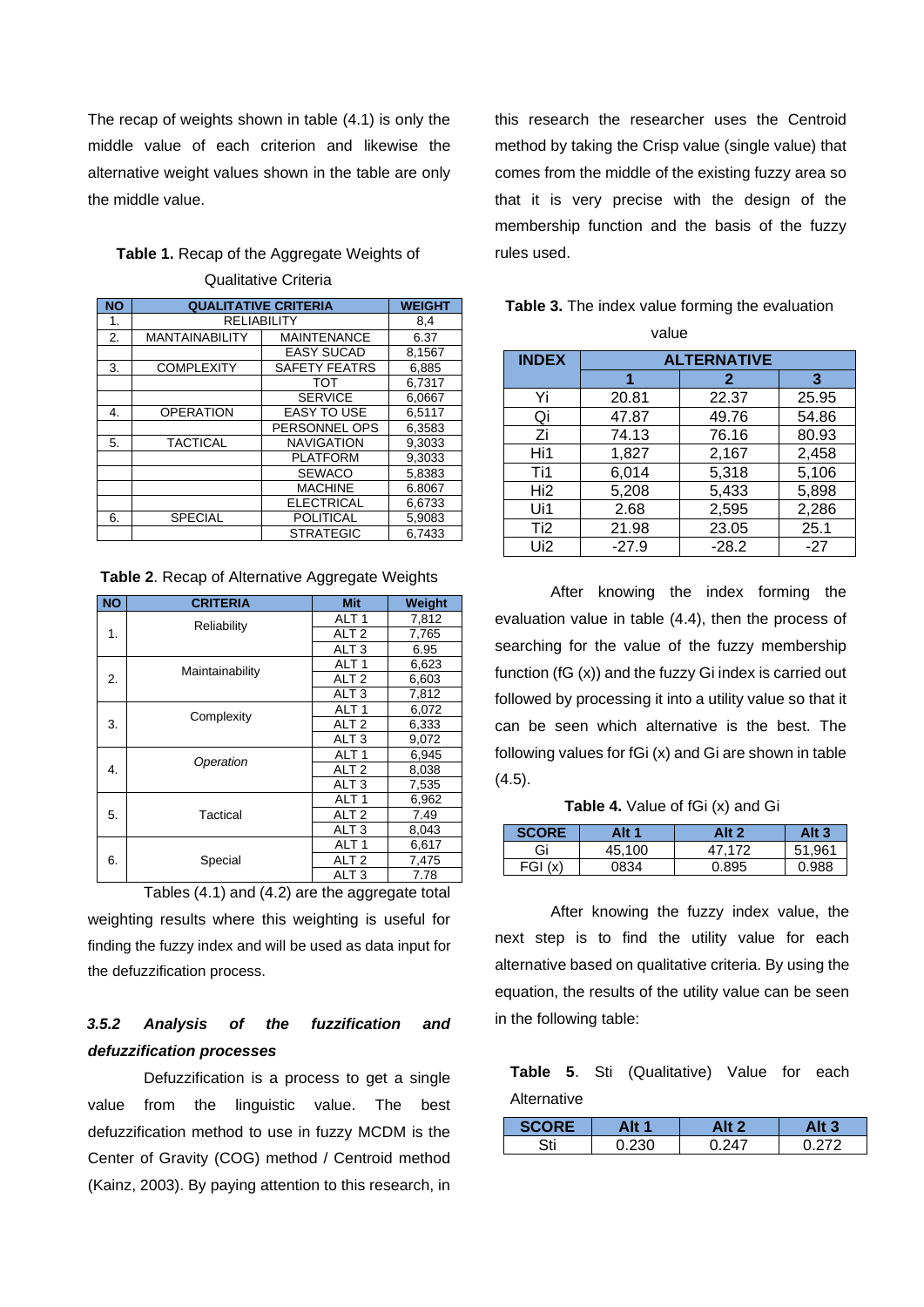Likewise for quantitative criteria, the utility value is also sought using the equation, it will get the utility value for the quantitative criteria which we can see in the table below:

## **Table 6.** The OTi (Quantitative) Value of each Alternative

| Alt 1 |      | Alt 3 |
|-------|------|-------|
| 234   | 0.77 | 291   |

From (Table 4.7) above it can be seen the utility value of each alternative. From the 3 alternatives, it can be seen that alternative 3 has the highest utility value, namely0.281 followed by alternative 2 of 0.247, and the last alternative 1, namely 0.234.

Finally, to get the total ranking value for each alternative, both qualitative and quantitative criteria, use the above equation so that the final result can be seen in table (4.8) below:

#### **Table 7.** Total score and final ranking of

each Alternative

| <b>VALUE</b> | Alt 1 | Alt 2 | Alt 3 |
|--------------|-------|-------|-------|
|              | ი 232 | 0.347 | በ 421 |
| <b>RANK</b>  |       |       |       |

# *3.5.3 Processing of the analysis method of Benefit Cost Analysis (BCA)*

Another theory used by researchers in data processing in this study is Benefit Cost Analysis (BCA). The technique chosen for data processing using the BCA theory this time is the Benefit Cost Ratio (BCR) technique which will produce the BCR value. If the comparison result of BCR> 1 means that the project provides benefits if BCR <1, then on the other hand, the project is detrimental or does not provide benefits.

In this study, classify all the existing criteria in determining the types of elements of the Satrol Lantamal V, which amount to 19 sub-criteria, into two groups of factors, namely the Benefit factor and the

Cost factor. Benefit factors are defined as all factors that can have a positive influence and good results on the selection of elements of Satrol Lantamal V. While the cost factor is anything that requires more cost, time and energy to fulfill it, so that it can support the operational elements of Satrol properly. The results of the weighting value of each alternative of the Benefit factor will be compared with the result of the Cost factor, so that the weight of the benefits or benefits of each of the available Satrol element alternatives will be known.

**Table 8.** Classification of Benefit and Cost Factors

| <b>NO</b>      | <b>CRITERIA</b>        | <b>GROUP</b>    |
|----------------|------------------------|-----------------|
| 1              | RELIABILITY            | Benefits        |
| $\overline{2}$ | <b>PLEASE</b>          | Cost            |
| 3              | <b>EASY SUCAD</b>      | Cost            |
| 4              | <b>SAFETY FEATURES</b> | <b>Benefits</b> |
| 5              | тот                    | <b>Benefits</b> |
| 6              | <b>SERVICE</b>         | Cost            |
| 7              | <b>EASY TO USE</b>     | <b>Benefits</b> |
| 8              | PERSONNEL OPERATING    | Benefits        |
| 9              | <b>NAVIGATION</b>      | Benefits        |
| 10             | PLATFORM               | <b>Benefits</b> |
| 11             | <b>SEWACO</b>          | <b>Benefits</b> |
| 12             | <b>MACHINE</b>         | <b>Benefits</b> |
| 13             | <b>ELECTRICAL</b>      | <b>Benefits</b> |
| 14             | <b>POLITICAL</b>       | Cost            |
| 15             | <b>STRATEGIC</b>       | Cost            |
| 16             | PROCUREMENT AND OPS    | Cost            |
| 17             | <b>ENDURANCE</b>       | Cost            |
| 18             | SPEED                  | Cost            |
| 19             | AGE OF USE             | Cost            |

The priority weight results show the overall priority of alternatives and existing criteria, both on the benefit and cost factors. In the end, the Total Priority Value (TPV) for the Cost Factor and Benefit Factor of each of the Surabaya Lantamal V Surabaya Satrol Vessels is as follows:

## **Table 9.** The Priority Weighted Value of Benefit and Cost Factors

|           |                     |                | <b>TOTAL PRIORITY VALUE</b> |
|-----------|---------------------|----------------|-----------------------------|
| <b>NO</b> | <b>TYPE OF SHIP</b> | <b>BENEFIT</b> | <b>COST</b>                 |
|           | "A" Class           | 0.09685        | 0.11509                     |
| ≘         | "B" Class           | 0.05577        | 0.06313                     |
| ີ         | "C" Class           | 0.30658        | 0.28283                     |

After entering into the BCR formula, it is obtained:

- BCR Value of Satrol "A" Class = 0.15
- BCR Value of Satrol "B" Class = 0.24